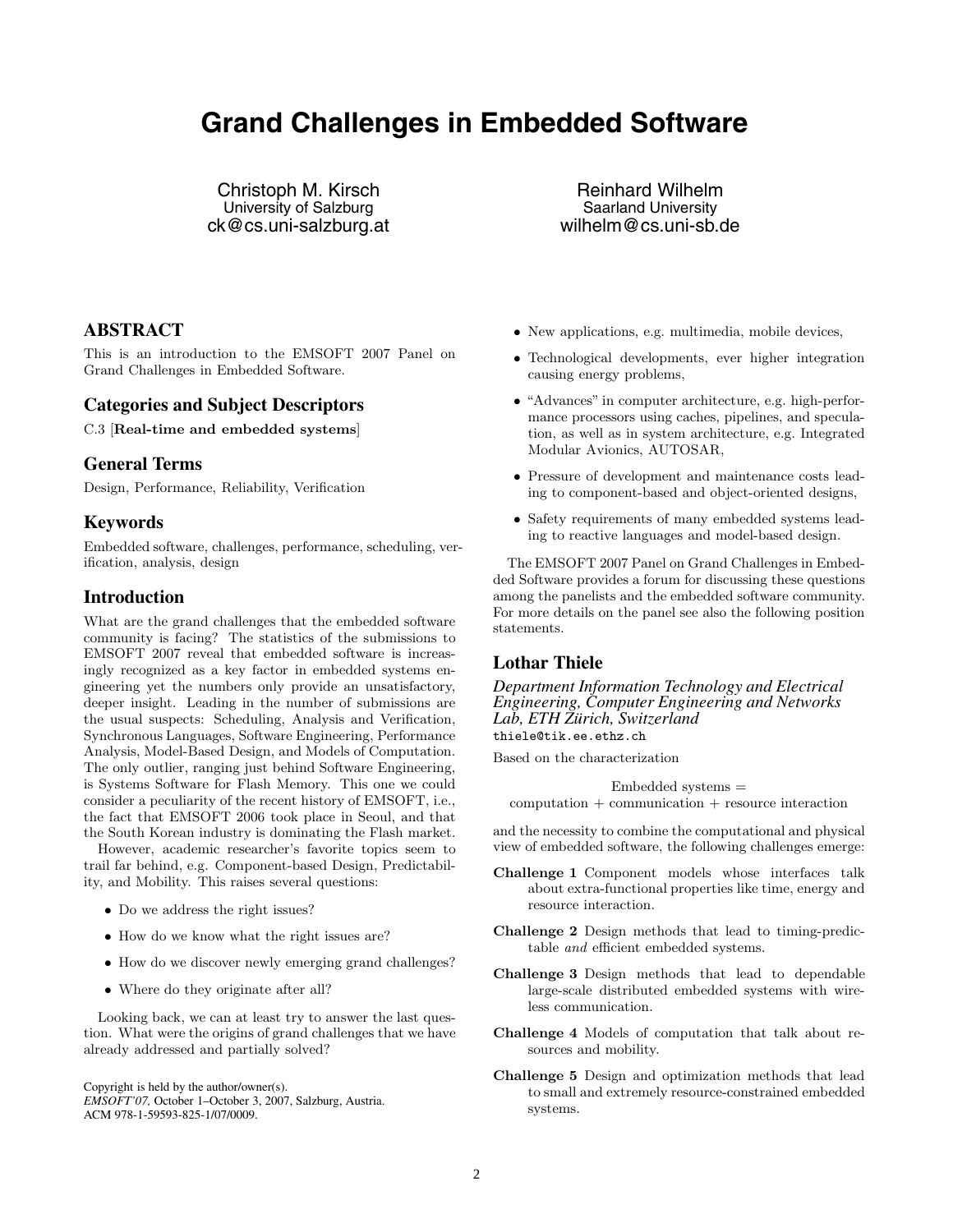# **Edward A. Lee**

#### *Department of EECS, University of California, Berkeley, Berkeley, CA 94720, USA* eal@eecs.berkeley.edu

Abstractions currently used in computing hide timing properties of software. As a consequence, computer scientists have developed techniques that deliver improved averagecase performance and/or design convenience at the expense of timing predictability. For embedded software, which interacts closely with physical processes, timing is usually an essential property. Lack of timing in the core abstractions results is brittle and non-portable designs. Moreover, as embedded software becomes more networked, the prevailing empirical test-based approach to achieving real-time computing becomes inadequate.

I believe it is necessary to reintroduce timing predictability as a first-class property of embedded processor architectures. Architectures currently strive for superior averagecase performance that regrettably ignores predictability and repeatability of timing properties. "Correct" execution of a C program has nothing to do with how long it takes to perform any particular action. C says nothing about timing, so timing is not considered part of correctness. Architectures have developed deep pipelines with speculative execution and dynamic dispatch. Memory architectures have developed multi-level caches and TLBs. The performance criterion is simple: faster (on average) is better.

The biggest consequences have been in embedded computing. Avionics offers an extreme example: in "fly by wire" aircraft, where software interprets pilot commands and transports them to actuators through networks, certification of the software is extremely expensive. Regrettably, it is not the software that is certified but the entire system. If a manufacturer expects to produce a plane for 50 years, it needs a 50-year stockpile of fly-by-wire components that are all made from the same mask set on the same production line. Even a slight change or "improvement" might affect timing and require the software to be re-certified. All users of embedded software face less extreme versions of this problem. Upgrading an engine controller in a car to a newer microprocessor, for example, often requires substantial redesign of the software and thorough retesting. Even "bug fixes" in the software can be extremely risky, since they can change timing behavior.

Designers have traditionally covered these failures by finding worst case execution time (WCET) bounds and using real-time operating systems (RTOS's). But these require substantial margins for reliability, and ultimately reliability is (weakly) determined by bench testing of the complete implementation. Moreover, WCET has become an increasingly problematic fiction as processor architectures develop ever more elaborate techniques for dealing stochastically with deep pipelines, memory hierarchy, and parallelism.

The reader may object that there are no true "guarantees" in life, so the correct solution should be to accept timing variability and to build in robustness. However, synchronous digital hardware—the technology on which most computers are built—can deliver astonishingly precise timing behavior with reliability that is unprecedented in any other human-engineered mechanism. Software abstractions, however, discard several orders of magnitude of precision. Compare the nanosecond-scale precision with which hard-

ware can raise an interrupt request to the millisecond-level precision with which software threads can respond.

To fully exploit such timing predictability would require a significant redesign of much of computing technology, including operating systems, programming languages, compilers, and networks. I believe we must start by creating a new generation of processors whose temporal behavior is as easily controlled as their logical function. We call them precision timed (PRET) machines [1]. Our basic argument is that real-time systems, in which temporal behavior is as important as logical function, are an important and growing application; processor architecture needs to follow suit.

Of course, timing precision is easy to achieve if you are willing to forgo performance; the engineering challenge in PRET machines is to deliver both precision and performance. In [1], we argue that the problem should be first tackled from the hardware design perspective, developing precision timed (PRET) machines as soft cores on FPGAs. The near term goal would be that software on PRET machines be integrated with what would traditionally have been purely hardware designs. This provides a starting point for a decades-long revolution that will make timing predictability an essential feature of computing.

### **References**

[1] S. A. Edwards and E. A. Lee. The case for the precision timed (PRET) machine. In *Design Automation Conference (DAC)*, San Diego, CA, 2007.

# **Gernot Heiser**

*NICTA and University of New South Wales and Open Kernel Labs, Sydney, Australia* gernot@nicta.com.au

One of the greatest challenges facing modern embedded systems results from the complexity of their software. Convergence is leading to dramatic increase of functionality offered by a single device, which results in a continued growth of embedded software. Consumer devices, such as mobile phones, already run software that measures upwards of 5,000,000 lines of code.

This complexity is impacting the reliability, safety and security of embedded devices. Even well-engineered code is expected to contain in the order of one bug per thousand lines of code (and most embedded software is not that well engineered), and the defect density in many cases grows with the size of the overall code base. For the foreseeable future, embedded systems will therefore have to live with thousands or tens of thousands of bugs.

At the same time, embedded systems are increasingly used in contexts where they are security critical (e.g. financial transactions via mobile phones), safety critical (e.g. x-bywire) or mission critical (e.g. business communication infrastructure). This means that the cost of failure of embedded devices is becoming unbearably high. In other words, the effects of the inevitable software faults must be contained, so that the device can recover from them, and continue operating correctly (although possibly with temporarily impaired functionality).

*While this is primarily a software-engineering challenge, we argue that it cannot be met without advanced operatingsystems technology.*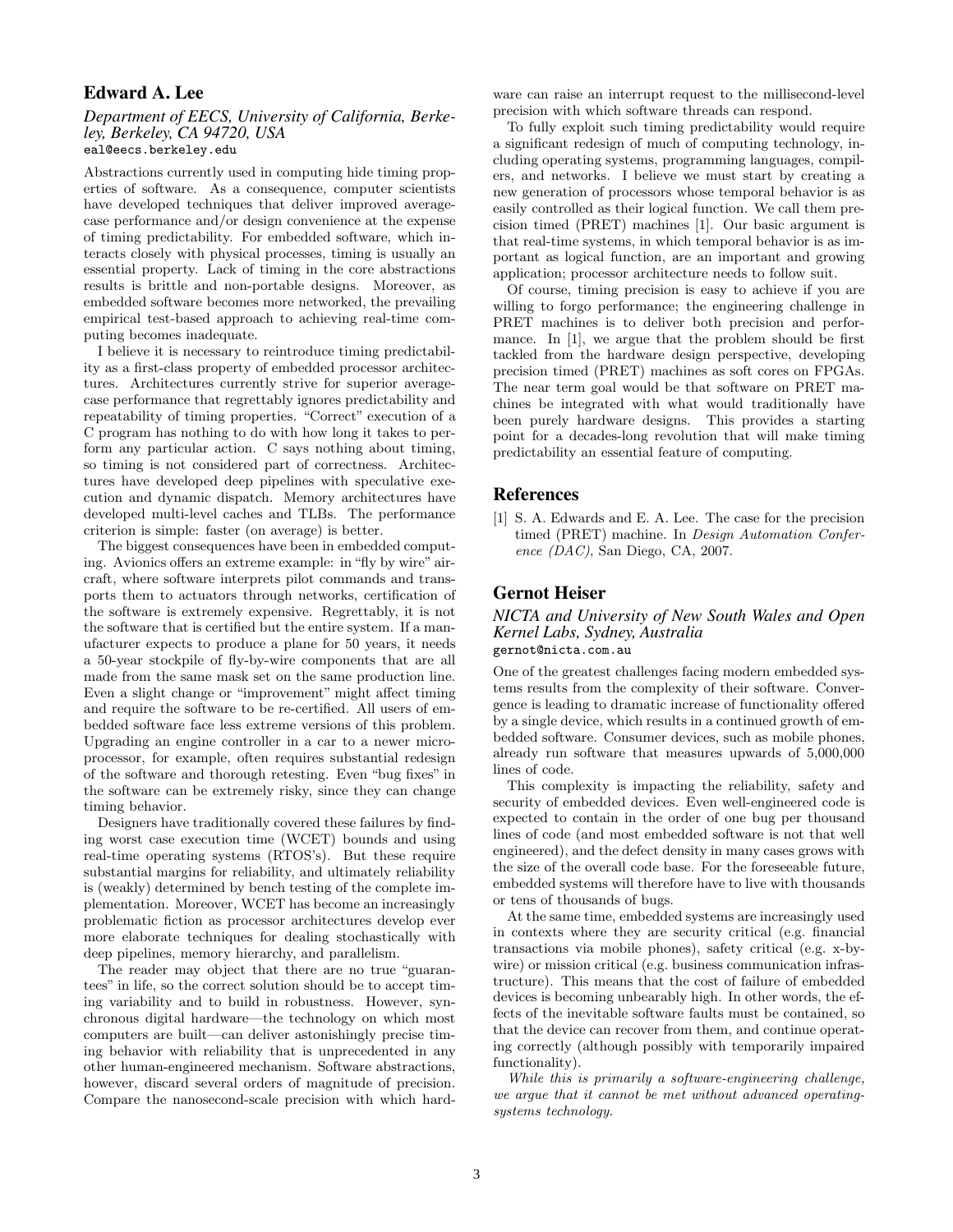The modern way of managing software complexity is by componentisation. A software system is de-composed into small units which communicate via small interfaces. If those interfaces can be *guaranteed*, meaning that we can ensure that no inter-component interaction happens except via a declared interface, the implementation details are hidden inside the component. More importantly, the effects of a  $(faulty)$  component misbehaving can be limited — for example, the component cannot damage any data other than its own. Alternatively, if a component is small enough, it becomes possible to *prove* the correctness of its implementation.

Component interfaces can be guaranteed either by language means or by hardware. The former requires that all components are implemented in a type-safe language. This is, in general, unfeasible for embedded systems, which typically contain large amounts of code written in non-typesafe languages such as C, C++ and assembler. Furthermore, the run-time systems of type-safe languages are themselves large and must be expected to contain many bugs, which undermines the language approach to componentisation.

The alternative, hardware-enforced component boundaries, works for any language, but imposes strong requirements on the operating system that manages the hardware mechanisms. Specifically, we need:

- 1. an extremely reliable operating-system substrate, as the encapsulation of components can be only as reliable as the OS itself;
- 2. a lightweight yet highly flexible component technology that supports the construction of large and complex, yet well-performing software systems that possess the necessary fault-tolerance properties;
- 3. the ability to ensure non-functional properties of the system, such as timeliness and energy budgets.

The first requirement implies that the operating system is based on a minimal kernel that is small enough to make a formal correctness proof tractable. Such a *microkernel* must be general enough to support the construction of arbitrary systems on top, and must be able to support arbitrary resource management and security policies, while providing low-overhead cross-component communication.

The second requirement is for a carefully-designed softwareengineering framework that leverages the operating-system mechanisms to support highly-reliable systems that can detect and recover internal faults, and support formal reasoning about its operation at the system level. In particular, it should be possible to prove correctness of components individually, and prove properties of the system based on formal models of the components.

The third requirements implies that the operating system is fully analysed for its worst-case time and energy consumption, and that it is possible to analyse the timing and energy use of the componentised software system.

The above set of requirements provide a formidable research challenge. Meeting this challenge requires a concerted cross-disciplinary approach combining operating systems, software-engineering and formal methods research[1].

### **References**

[1] G. Heiser, K. Elphinstone, I. Kuz, G. Klein, and S. M. Petters. Towards trustworthy computing systems: Taking microkernels to the next level. *ACM SIGOPS Operating Systems Review*, 41(3), July 2007.

## **Joseph Sifakis**

#### *Verimag, 2 Avenue de Vignate, centre Equation, GIERES, France* Joseph.Sifakis@imag.fr

Embedded software design is part of embedded system design, which by its very nature, requires a deep and coherent integration of competencies in software, hardware, and controller design. The scientific challenge is in setting up embedded systems as a new discipline, which systematically and even-handedly marries computation and physicality, performance and robustness. Our aim is not to discuss this grand challenge presented in detail in [1], but rather to identify missing pieces for applying the *formal methods* paradigm to embedded systems design. Formal methods, in particular *formal verification*, have been successfully applied to hardware design, and more recently, to software design. To what extent is it possible to adapt existing methods and tools to embedded systems?

Design is the process of deriving a system that meets given requirements. Correctness can be demonstrated using formal models meeting the requirements and representing a design at some level of abstraction. For some classes of systems, it is possible to derive a design from a model which *by-construction* meets the requirements (e.g. hardware synthesis). For others, a design is obtained as the result of a a creative process using existing algorithms and principles for organizing computation, pre-defined functions, data, components, etc. In this case, correctness may be established by *a posteriori* verification, to show that a model, which is an adequate abstraction of the design, meets the given requirements.

There are two non-trivial obstacles to transposing the formal methods paradigm to embedded systems.

**Faithful modeling:** Contrary to pure software or hardware, for a given embedded system, we do not know how to derive a model that faithfully represents its behavior at the proper level of abstraction. Embedded systems are *heterogeneous*. They are composed of a large variety of components, each having different characteristics, from a large variety of viewpoints, each highlighting different dimensions of a system.

We need models representing systems at varying degrees of detail and interrelated in an abstraction hierarchy. A key abstraction would relate application software to its implementation on a given platform. Another cause of heterogeneity in abstractions, is the use of different viewpoints e.g. combining computational and analytical models or different extra-functional dimensions such as timing and power consumption. At each level of abstraction, two main sources of heterogeneity may exist. a) Components may be fully synchronized, or asynchronous. Currently, we do not know how to consistently integrate synchronous and asynchronous models. b) There is a large variety of dispersed mechanisms used for coordinating interaction between components, including semaphores, monitors, message passing, remote call, protocols etc.

We need a *unified composition framework* for heterogeneous components. Such a framework should allow system designers to formulate their solutions in terms of tangible,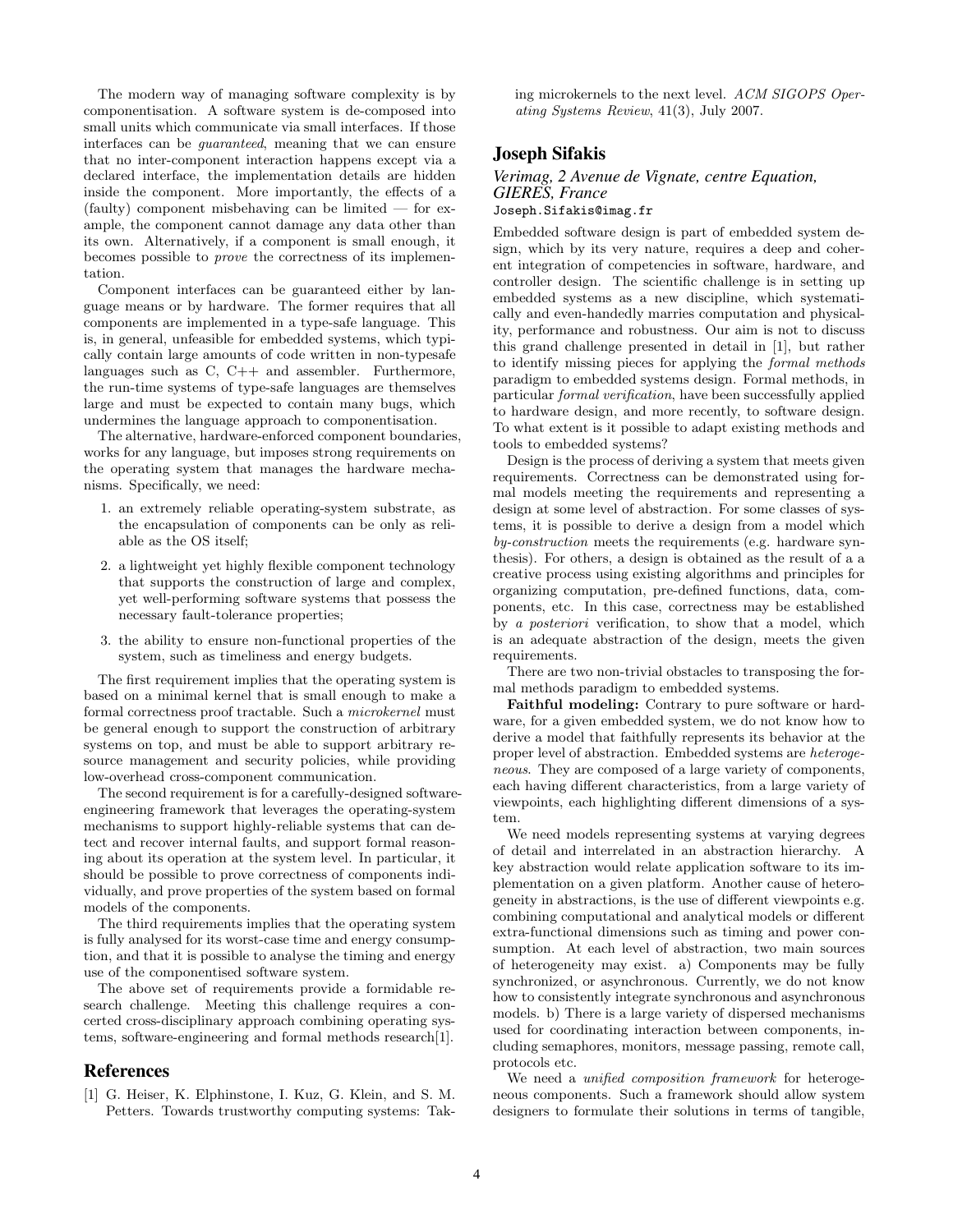well-founded and organized concepts. It should consider architectures as first-class entities, having their own properties, that can be studied independently of their components' behavior.

**Achieving correctness:** Current verification techniques focus mainly on invariance properties by analysis of abstractions. Embedded systems are concurrent, and their correctness is characterized by other classes of properties not preserved by abstractions. This is typically the case for progress properties or time-dependent properties. For instance, we do not have abstractions preserving even simple progress properties such as deadlock-freedom.

Furthermore, existing verification techniques work on flattened global models, whereas for embedded systems, extrafunctional properties depend on architectural features. For all these reasons, we believe that *a posteriori* verification by itself is not sufficient for achieving correctness. As discussed in [1], emphasis should be put on results allowing *correctness-by-construction* in two complementary directions: a) Develop *reference architectures* guaranteeing generic properties *by-construction* such as security, robustness, diagnosability, adaptivity. b) Develop results allowing interferencefree composition of different architectural solutions. Such results are essential for guaranteeing the stability of properties of integrated components, and are necessary for building reconfigurable systems.

## **References**

[1] T. A. Henzinger and J. Sifakis. The Embedded Systems Design Challenge. In *Formal Methods 06, LNCS 4085*, pages 1–15, 2006.

### **Jaejin Lee**

#### *School of Computer Science and Engineering, Seoul National University, Seoul, 151-744, Korea* jlee@cse.snu.ac.kr

In the last few years, we have seen heightened interest in the field of mobile devices and consumer electronics equipments, such as smartphones, PDAs, high definition TVs, gaming stations, set-top boxes, etc. Moreover, we have seen landmark developments to strengthen and broaden the scope of the embedded systems to those areas.

One difficulty in developing embedded software is that the software development environment is largely different from that of the enterprise and desktop computing software. In the enterprise and desktop computing, software developers work on the existing hardware/software platforms, for which their product will be finally released. However, in the case of embedded software, the hardware platform is often still under development in parallel with the embedded software due to the pressure of speeding time to market.

On the other hand, demands for computing power and power efficiency in embedded applications have been continuously increased. For example, current video workloads in mobile devices and consumer electronics equipments require much more computing power and power efficiency than those of a few years ago.

Since the performance and power efficiency of the conventional high performance embedded processors may not easily satisfy those demands, multi/many-core embedded processors soon will replace the conventional embedded processors. The number of cores in a single chip is expected to grow exponentially, according to the Moore's law. Furthermore, the multicore embedded processor architecture will show up in all sorts of forms including architectures with symmetric multicores, distributed memory multicores, heterogeneous multicores, etc. with various interconnect architectures and memory hierarchies. For example, the Cell Broadband Engine is one of them.

While the multicore approach may satisfy those demands, its software development cycle becomes much more complex than before. The muticore architecture forces the software developers to write parallel programs explicitly. We arguably believe that the degrees of difficulty in programming and debugging are almost equal in enterprise and desktop computing. However, this is not true for multicore embedded systems because the underlying complexities in the parallel execution of the software are exposed to the programmer during debugging period. Moreover, performance debugging plays a key role in this case. Consequently, embedded software development becomes even more difficult than before.

Among others, to facilitate the development of software for embedded multicores, we address two challenging issues associated with *the ease of programming and debugging* in this position statement. One challenge is *providing embedded software developers with an easy and practical programming model for embedded multicores*. Currently, most of the software implementations for multicore embedded systems (typically with heterogeneous dual cores: RISC and DSP) are based on the traditional programming model, in which a control processor and a compute coprocessor communicates with each other through some specialized communication channels or shared memory. This may not work for the near future multicore architectures where cores are more tightly coupled and interconnect architectures are more complicated in order to meet the performance demand.

The solutions to this challenge could be derived in the form of automatic parallelization based on sequential semantics (possibly with some user hints), a software run-time environment that hides the underlying architecture details yet without loosing performance, a new (possibly parallel) programming language and libraries, or a hybrid of them. For example, a software distributed shared memory for the Cell Broadband Engine is one of the software run-time environments that hide complicated cache coherence and memory consistency issues from the programmer.

The other challenge is *building a fast virtual prototyping system for multicore embedded software*. In the last few years, embedded system developers have exploited instruction level simulators to prototype and debug embedded software in addition to using them to explore design spaces.

A successful virtual prototyping system for multicore embedded software requires full-fledged whole system simulation technologies. It should be capable of performing cycleaccurate simulations of the multicore architecture, operating system, and peripherals to facilitate performance debugging. It should be fast enough to reduce time spent on each edit-test-debug cycle in the embedded software development process. Furthermore, it should be capable of detecting and reporting bugs caused by parallel execution and synchronization. We do not believe that such capabilities come in handy in the currently existing virtual prototyping systems for embedded software.